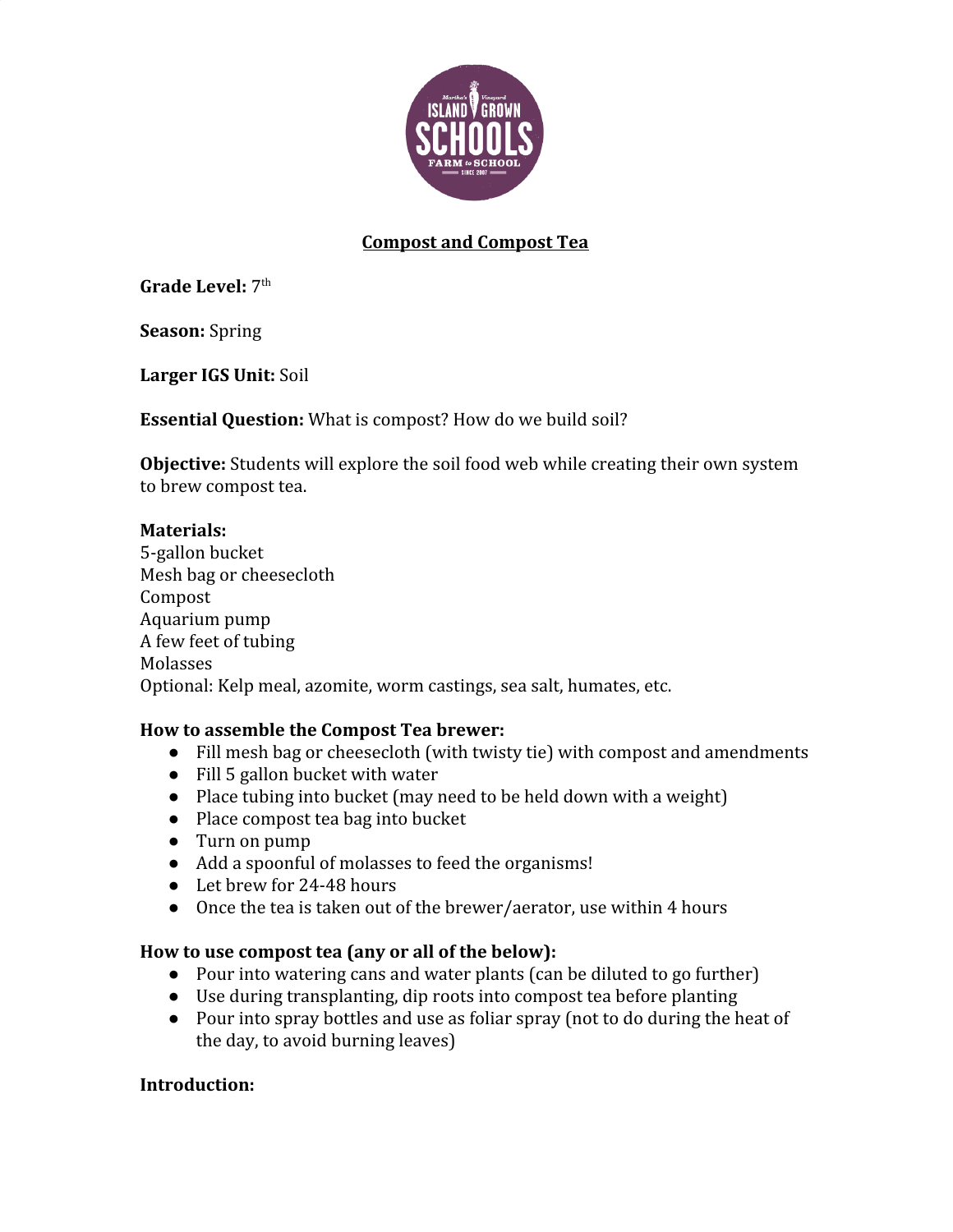

Review living vs. nonliving things (Kindergarten flashback!) What do living things need?

Ask students if they think soil is living or nonliving. Why or why not? Encourage students to think of soil as a living organism – it is our job to stimulate more life, and therefore build more soil.

Point out the loss of topsoil across the planet.  $5<sup>th</sup>$  grade soil science review) Ask students why they think topsoil is being lost at such a rapid rate.

Explain that we are going to go through an experiment to find the best way to help build topsoil, through brewing compost tea. Introduce the benefits of compost tea, not only for building soil, but also for plant health as a foliar spray. Review the scientific process.

Identify the question to be answered/explored: how do we build soil? Encourage students to find their own questions within that question.

# **Activity:**

Break students into three groups and hand out soil food webs. Invite students to explore the soil food web and identify the characters with which they are familiar. Explore with the students the progression from bacterial to fungal activity in the soil – compare grass to trees.

Explain the experiment:

Each group will have their own bucket to brew compost tea. They will each have access to different ingredients, and we will test them to see which compost tea aids in plant growth and plant health, and why.

Identify each ingredient and ask students why they think we would include these: Compost, water, oxygen and molasses are required ingredients.

The additional ingredients may include azomite (volcanic rock dust), worm castings, kelp meal, and humates.

Explain where these ingredients come from and why we need to return them to the soil. Encourage students to think about runoff and erosion, how nutrients are lost in the soil and where they end up.

Explain the procedure:

Compost is a living organism/full of living organisms. We are stimulating reproduction in the bacterial and fungal life in the soil through water and oxygen. We are feeding the bacteria with sugars (molasses), and we are feeding all of the organisms with various supplements (kelp meal, azomite, worm castings, etc.)

Invite each group to begin developing their own recipe for compost tea.

Each group will create that recipe, and document it.

Each group will have a tray of plants which they will spray with their compost tea in 24-48 hours. They will make observations and come up with a conclusion.